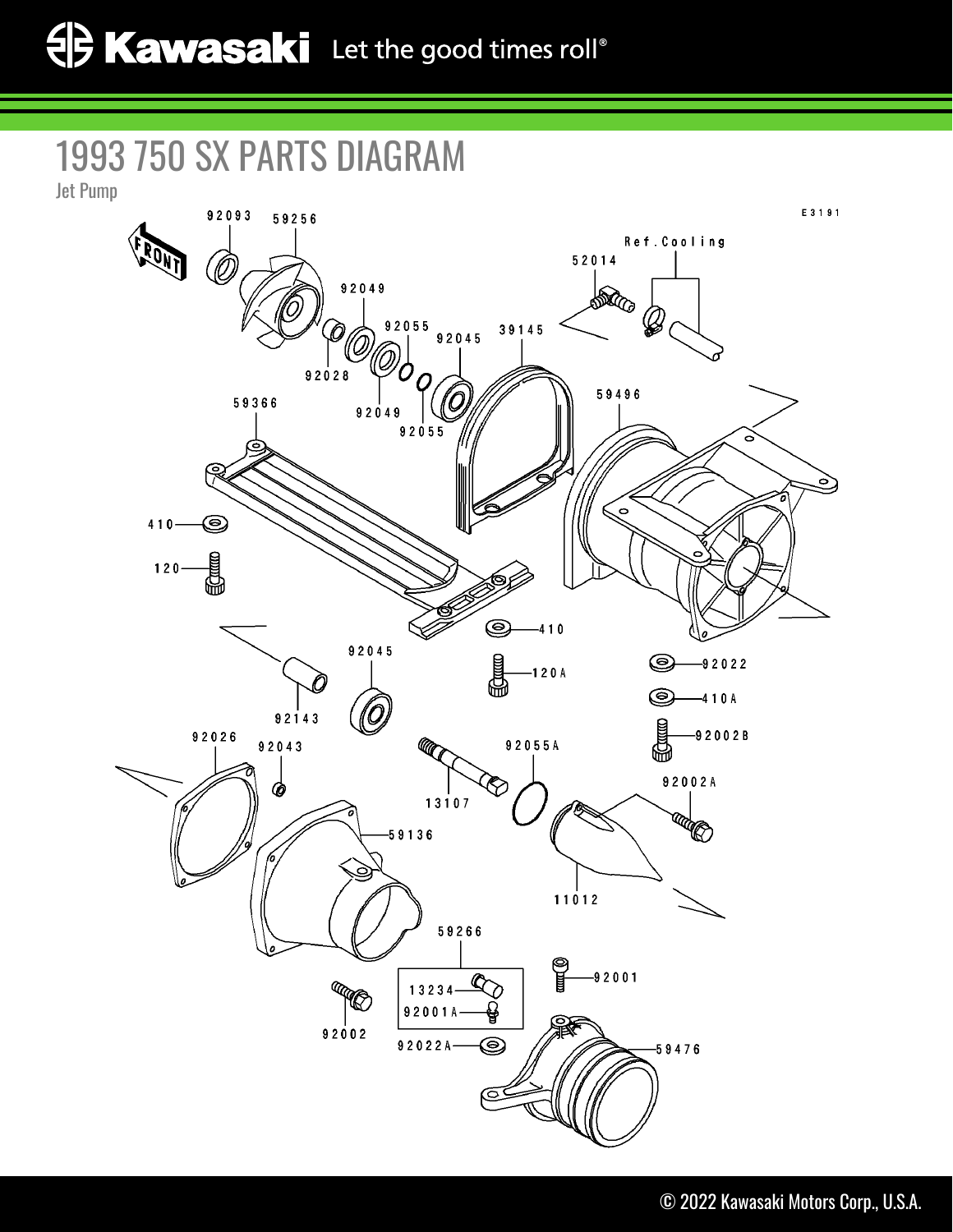## 1993 750 SX PARTS LIST

Jet Pump

| <b>ITEM NAME</b>                    | <b>PART NUMBER</b> | <b>QUANTITY</b> |
|-------------------------------------|--------------------|-----------------|
| CAP, JET PUMP (Ref # 11012)         | 11012-3712         | 1               |
| SHAFT, JET PUMP (Ref # 13107)       | 13107-3721         | 1               |
| SHAFT-COMP, JOINT (Ref # 13234)     | 13234-3708         | 1               |
| TRIM-SEAL (Ref # 39145)             | 39145-3735         | 1               |
| ELBOW (Ref # 52014)                 | 52014-3708         | 1               |
| NOZZLE-PUMP (Ref # 59136)           | 59136-3716         | 1               |
| IMPELLER (Ref # 59256)              | 59256-3715         | 1               |
| JOINT-BALL (Ref # 59266)            | 59266-3707         | 1               |
| GRATE (Ref # 59366)                 | 59366-3707         | 1               |
| NOZZLE-STRG (Ref # 59476)           | 59476-3713         | 1               |
| VANE-GUIDE (Ref # 59496)            | 59496-3703         | 1               |
| BOLT, SOCKET, 6X11 (Ref # 92001)    | 92001-3701         | $\overline{2}$  |
| BOLT, BALL, 6MM (Ref # 92001A)      | 92001-3703         | 1               |
| BOLT, 6X40 (Ref # 92002)            | 92002-3716         | 4               |
| BOLT, 6X16 (Ref # 92002A)           | 92002-3728         | $\overline{2}$  |
| BOLT, SOCKET, 8X20 (Ref # 92002B)   | 92002-3771         | 4               |
| WASHER, 8.4X23X2.5 (Ref # 92022)    | 92022-3744         | 4               |
| <b>WASHER (Ref # 92022A)</b>        | 92022-567          | 1               |
| SPACER, JET PUMP (Ref # 92026)      | 92026-3708         | 1               |
| BUSHING, 17X25X15 (Ref # 92028)     | 92028-3717         | 1               |
| PIN (Ref # 92043)                   | 92043-3715         | 1               |
| BEARING-BALL,#63032RD (Ref # 92045) | 92045-3706         | $\overline{2}$  |
| SEAL-OIL, TCV-25476 (Ref # 92049)   | 92049-3711         | $\overline{2}$  |
| RING-0,13X1.9 (Ref # 92055)         | 92055-1021         | $\overline{2}$  |
| RING-O (Ref # 92055A)               | 92055-3706         | 1               |
| SEAL, JET PUMP (Ref # 92093)        | 92093-3739         | 1               |
| COLLAR, 17.4X25.4X53 (Ref # 92143)  | 92143-3708         | 1               |
| BOLT-SOCKET (Ref # 120)             | 120R0616           | $\overline{2}$  |
| BOLT-SOCKET, 6X20 (Ref # 120A)      | 120R0620           | $\overline{2}$  |